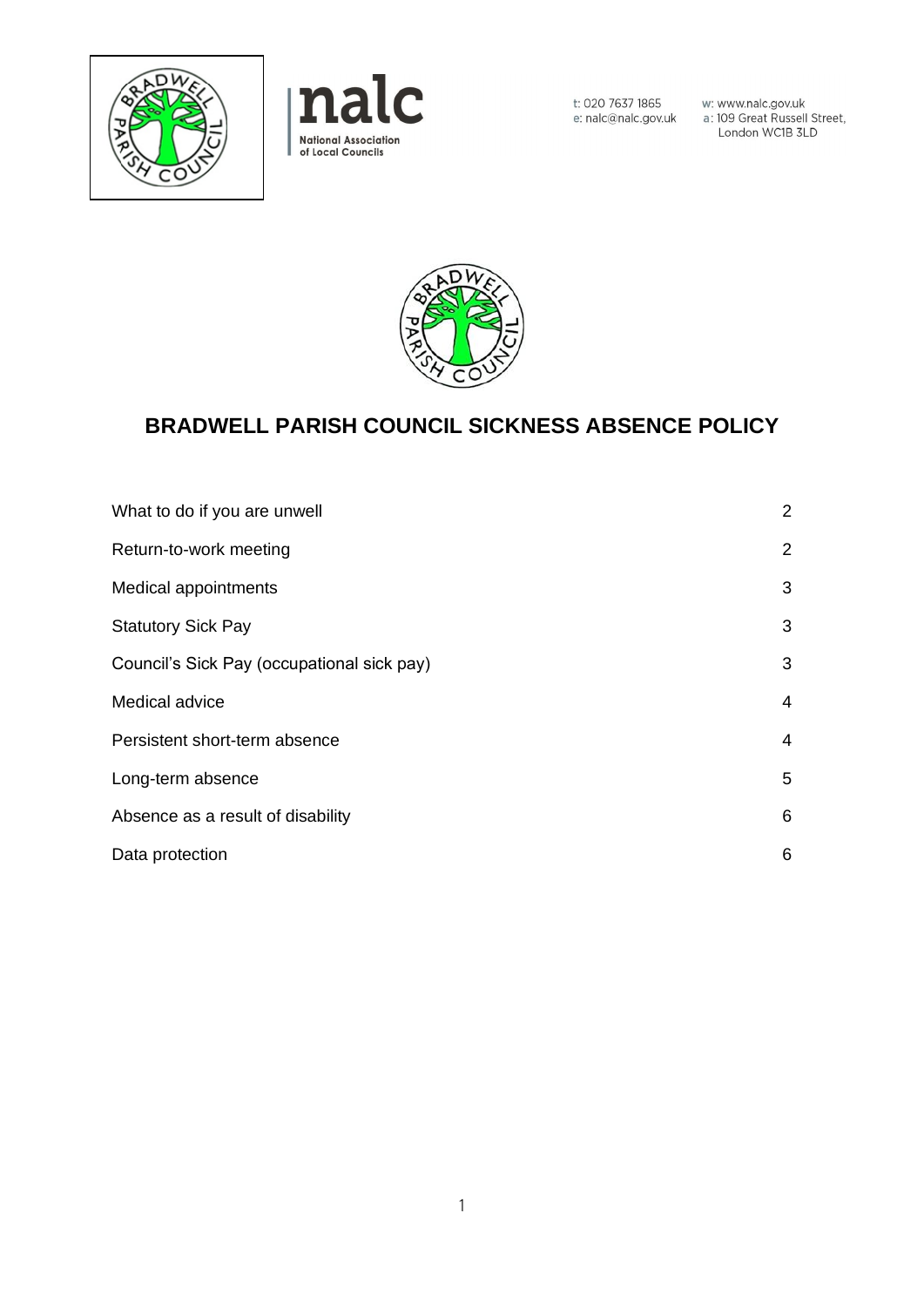

w: www.nalc.gov.uk a: 109 Great Russell Street, London WC1B 3LD

# **What to do if you are unwell**

If you are away from work because of sickness you must:

- Telephone the Clerk before your contractual (or normal start time for work) on the first day of absence providing details and how long you expect to be off. If you are unable to call personally, someone else may call for you. It is your responsibility to ensure the Council is notified. You must then telephone again each day (unless otherwise agreed with the Clerk).
- If you are away for seven days or less (including weekends and other non-working days), you must complete a self-certification form and provide it to the council when you are back at work.
- If you are away for more than seven days (including weekends and other nonworking days), you must send in a 'fit to work' statement from your doctor and continue to do so as each new certificate is issued to you. This certificate gives details as to whether you are too ill to work or whether you are well enough to work with suitable support from the Council. This gives you and the Council the opportunity to discuss suitable arrangements which will support your return to work. The form also gives more space for the doctor to provide information about your condition and helpful tick boxes to suggest common ways to help you return to work.
- All sickness or injury absence will be entered on your employment record and will be monitored from time-to-time.

## **Return-to-work meetings**

On the first day back at work after a period of sickness absence your manager may want to meet informally. If this is not possible on your first day back, the meeting may take place later. The return-to-work meeting should take place in a private place, and all discussions should be private and confidential. The meeting would normally include

- a welcome back to work:
- outline the purpose of the return-to-work meeting; which is to manage and monitor absence and attendance to identify any problem areas and offer support where appropriate;
- a discussion about the reasons for absence, in a supportive way and to understand whether the council can take any steps to help the employee's attendance;
- explain that the absence will be recorded;
- establish if medical advice has been sought (if appropriate);
- ensure the self-certification form has been completed or a fit note from the doctor has been provided;
- a discussion on absence over the last 52 weeks, the impact on pay and any next steps; and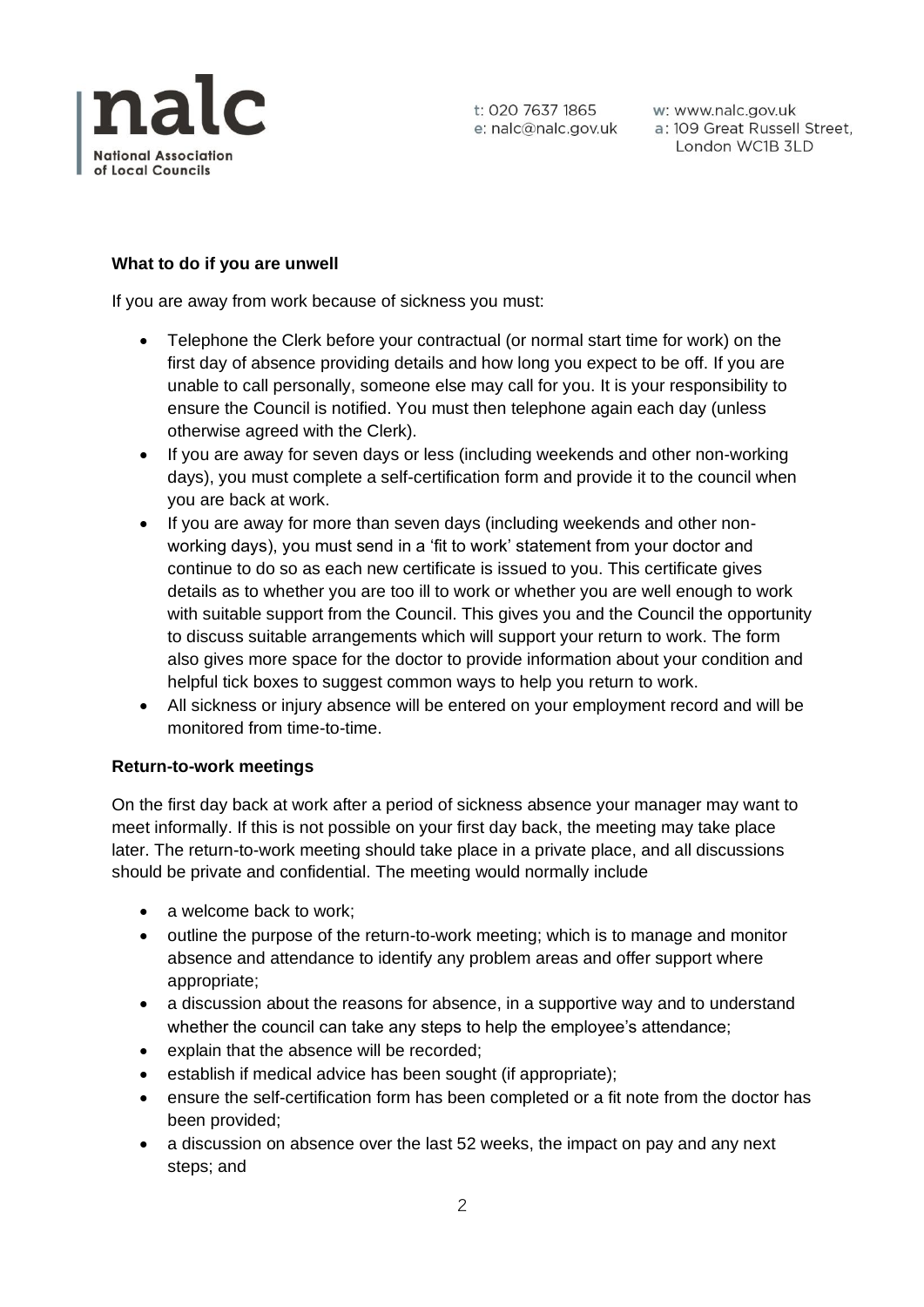

w: www.nalc.gov.uk a: 109 Great Russell Street, London WC1B 3LD

• a handover of work where appropriate.

#### **Medical appointments**

The council recognises that employees will, from time to time, need to attend medical appointments. Please try to arrange medical appointments in your own time or, if this is not possible, at times that will cause the minimum amount of absence from work or inconvenience to the council. The council will normally require you to make up any time lost to medical appointments, however this is at the discretion of the clerk.

#### **Statutory Sick Pay**

If you are ill and unable to attend work, you may be entitled to Statutory Sick Pay (SSP).

Those staff who are employed on Green Book terms should refer to their contracts for details of their sick pay entitlement.

#### **Medical advice**

The Council may want to obtain advice on your fitness for work from occupational health advisers or medical practitioners. Examples of when the Council might refer to occupational health or a medical practitioner include the following:

- to seek a medical report on your illness or injury;
- to establish when you might be able to return to work;
- to understand when you are likely to be fully fit to resume your normal duties;
- to understand what alternative duties you might be fit to undertake if you are unfit to resume your normal duties;
- to understand when you are likely to be fit to undertake any alternative duties;
- to ask for guidance on your condition, for example if there is a possibility that you are disabled or ambiguity as to the exact nature of the condition;
- to ask what reasonable adjustments could be made to working conditions or premises to facilitate a return to work;
- to understand the likely recurrence of the illness or injury once you have returned to work; and
- to discuss any adjustments that could be made to accommodate your disability, if you are disabled.

The Council will pay the cost of the report and you will have the right to see it. The Council will also be provided with a copy of the report and once we have seen it, we will want to meet you to discuss the findings and consider options available to you.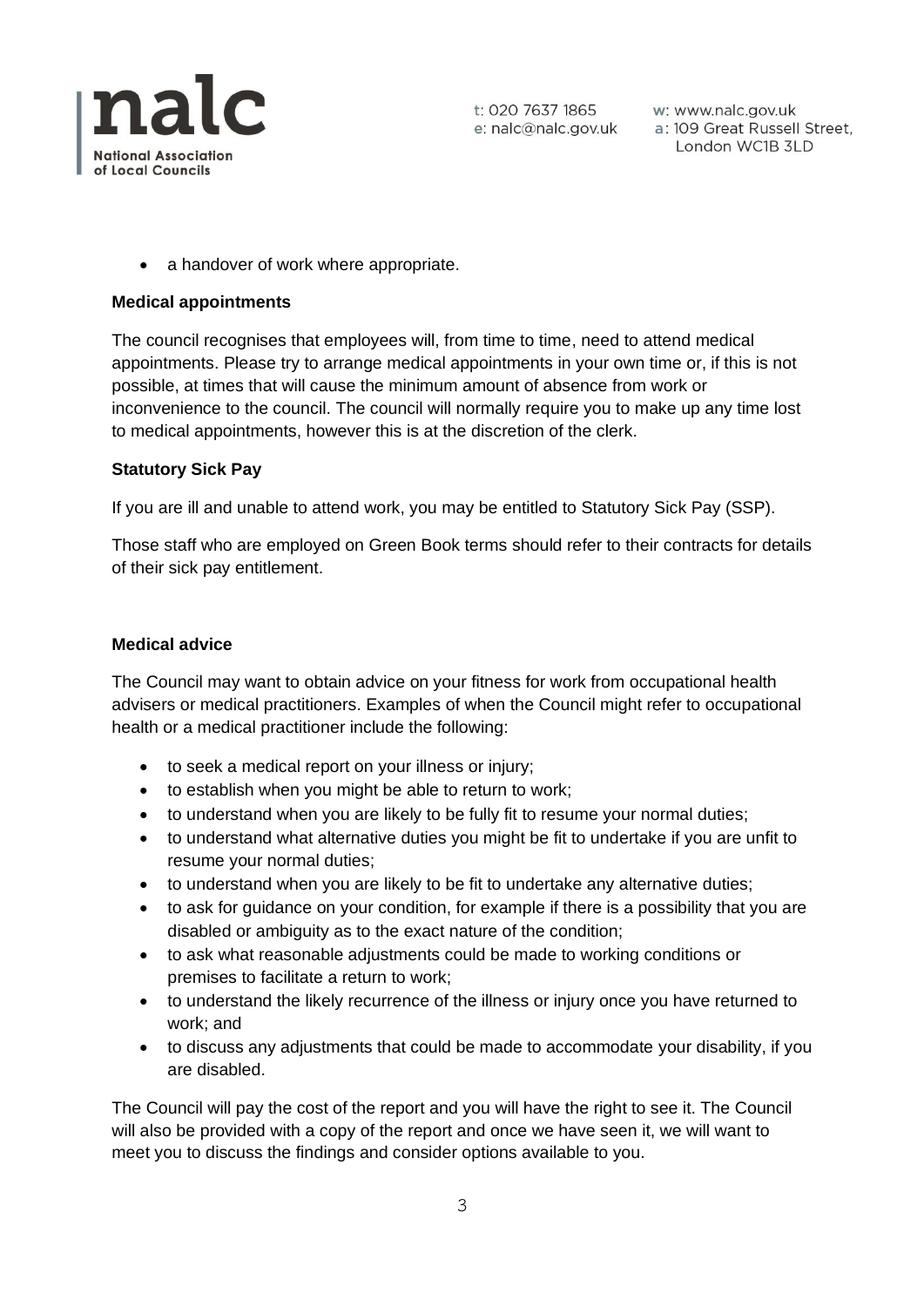

w: www.nalc.gov.uk a: 109 Great Russell Street, London WC1B 3LD

If you choose not to consent to an Occupational Health referral, any decisions in relation to your employment may be made without the benefit of access to medical reports.

## **Persistent short-term absence**

Persistent short-term absence is where an employee is frequently absent from work for relatively short periods due to sickness. We understand most employees will have some short-term sickness absence from time to time. However, if you are frequently and persistently absent from work, this can damage efficiency and productivity, and place an additional burden of work on your colleagues and councillors.

Therefore, it is essential that frequent absence is dealt with promptly and consistently and in some circumstances, the Council may begin a capability or disciplinary procedure as part of the absence management process. If we do so, we will meet with you to set attendance targets. Following a review meeting we may issue a formal warning if those targets are not met. You will be given written notice in advance of any formal meeting and you can be accompanied by a work colleague or trade union representative. You may appeal against a formal warning. If your absence remains unacceptable after a second formal warning, the council may bring your employment to an end following consultation with you.

If frequent absence is due to an underlying long-term health condition then we will also request, with consent, a medical report either from an Occupational Health Physician or your G.P. or consultant to establish further information about your health and how the council can support your attendance.

When considering the reasons for absence, and deciding on whether a formal meeting is appropriate, the council will not consider any pregnancy related absence. The council will also make adjustments where absences are related to a disability by allowing a higher level of absence before considering whether disciplinary action is appropriate.

The council will consider any alternative employment options before making any decision about ending employment. You will have the right to be accompanied by a work colleague or trade union representative at formal meetings and a right of appeal against a formal warning or dismissal sanction. The monitoring of absence operates on a rolling 52-week period.

Where it appears that there is no acceptable reason for an absence or if you have not followed the correct absence notification procedure, the matter should be treated as a conduct issue and dealt with under the disciplinary procedure.

## **Long-term absence**

As a guide, long term absence is any absence which lasts or is expected to last over 4 weeks. In all cases of long-term absence, it is essential for the Council to maintain contact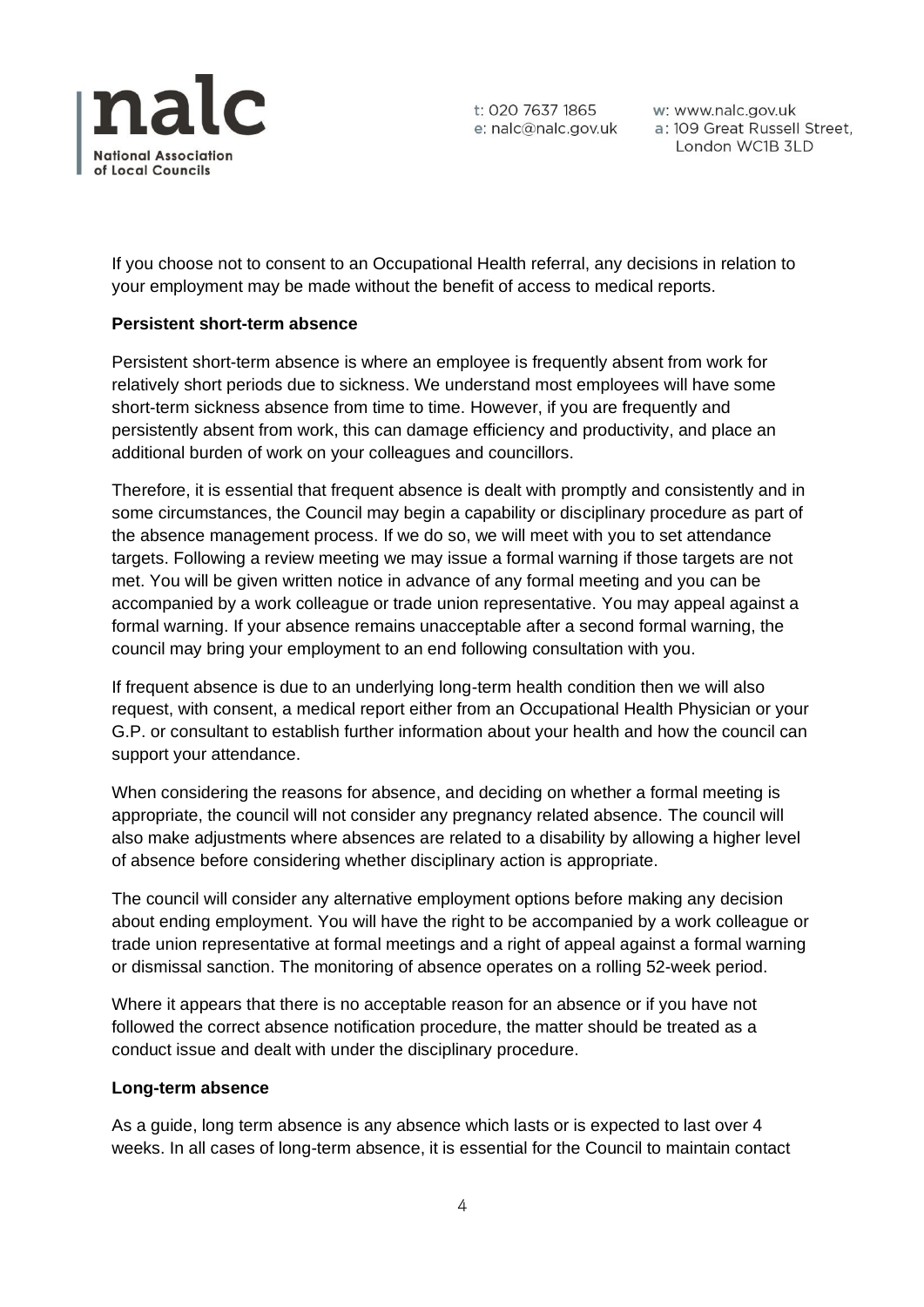

t: 020 7637 1865

t: 020 7637 1865 w: www.nalc.gov.uk<br>e: nalc@nalc.gov.uk a: 109 Great Russell Street, London WC1B 3LD

with you. In cases where the return date is less certain this will take the form of consultation and will include:

- Discussions at the start of the absence and periodically throughout
- Obtaining better information on your health and likely prognosis, ideally through an Occupational Health Physician
- Where appropriate alerting you to the fact that your absence is becoming a problem, and
- Allowing you the opportunity to state your opinion of your condition and giving consideration to that opinion

Where ill-health means that you are unlikely to return to work for a long period of time, the council may need to consider bringing your employment to an end. In these circumstances, the council will:

- Review your absence record to assess whether or not it is sufficient to justify dismissal
- Consult with you
- Obtain up-to-date medical advice
- Advise you in writing as soon as it is established that termination of employment has become a possibility
- you may be able to access benefits from the Local Government Pension Scheme where appropriate
- Meet with you to discuss the options and consider your views on continuing employment before any decisions are made, allowing you to be accompanied by a work colleague or trade union representative
- Review if there are any alternative jobs that you could do prior to taking any decision on whether or not to dismiss
- Allow a right of appeal against any decision to dismiss you on grounds of long-term ill health
- Following this meeting, inform you of the final decision

## **Absence as a result of disability**

Where you experience sickness absence as a result of a disability it will be treated in line with the provisions contained within the Equality Act 2010 (formerly as part of the Disability Discrimination Act 1995). This will include considering whether any reasonable adjustments can be made.

## **Data protection**

The Council will treat personal data collected during the absence management process in accordance with its data protection policy on processing special categories of personal data.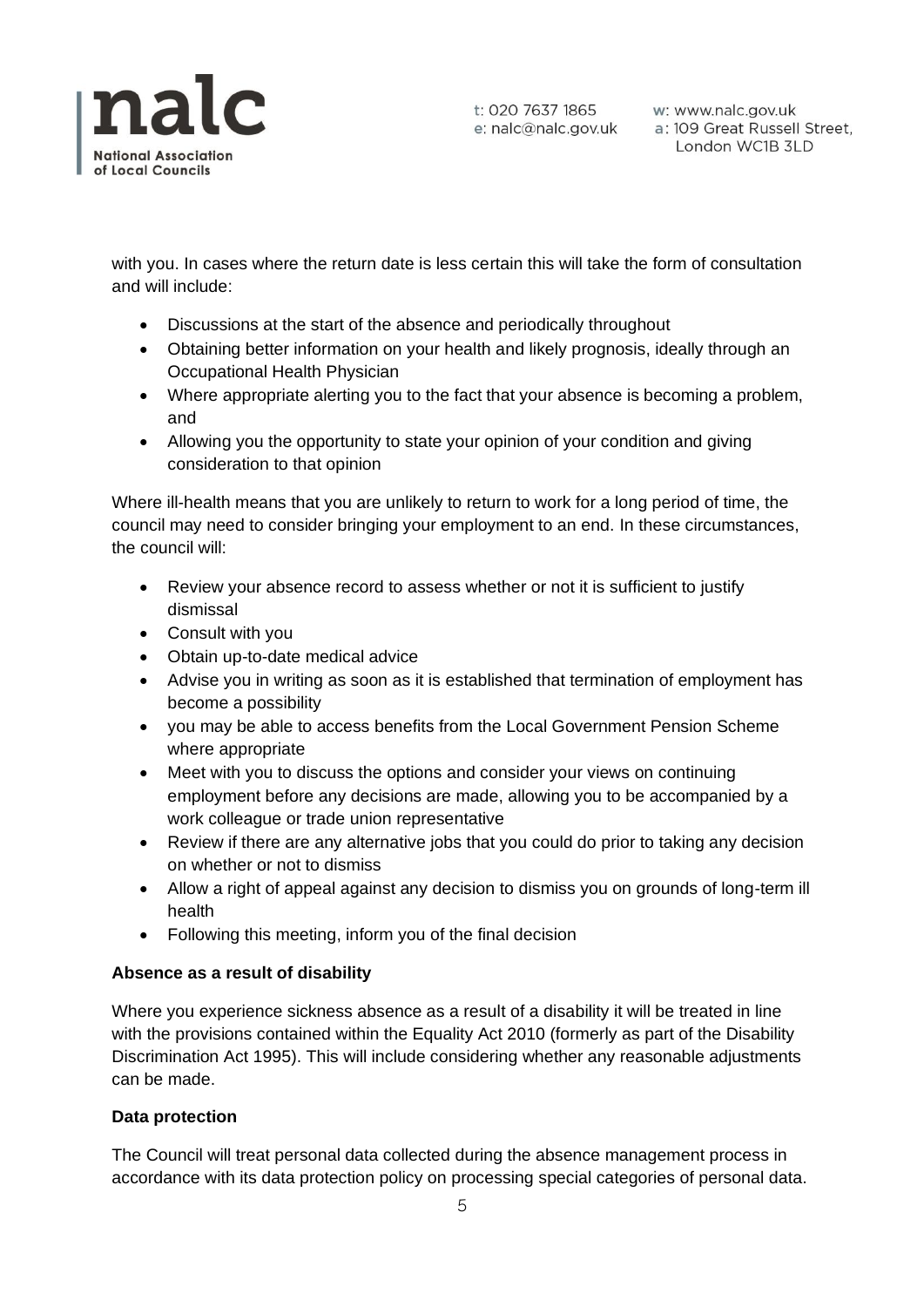

t: 020 7637 1865

t: 020 7637 1865 w: www.nalc.gov.uk<br>e: nalc@nalc.gov.uk a: 109 Great Russell Street, London WC1B 3LD

Information about how your data is used and the basis for processing your data will be provided in our employee privacy notice. When relying on legitimate interests as the legal ground for processing your data, you can object to the processing.

This is a non-contractual procedure which will be reviewed from time to time.

Date of policy: 4 4 April 2022

— policy ends here —

#### **Notes**

1. Green Book terms

If the council adopts Green Book terms and conditions of employment, employees are entitled to receive sick pay for the following periods:-

During 1st year of service 1 month's full pay and (after completing 4 months service) 2 months half pay

During 2nd year of service 2 months full pay and 2 months half pay

During 3rd year of service 4 months full pay and 4 months half pay

During 4th and 5th year of service 5 months full pay and 5 months half pay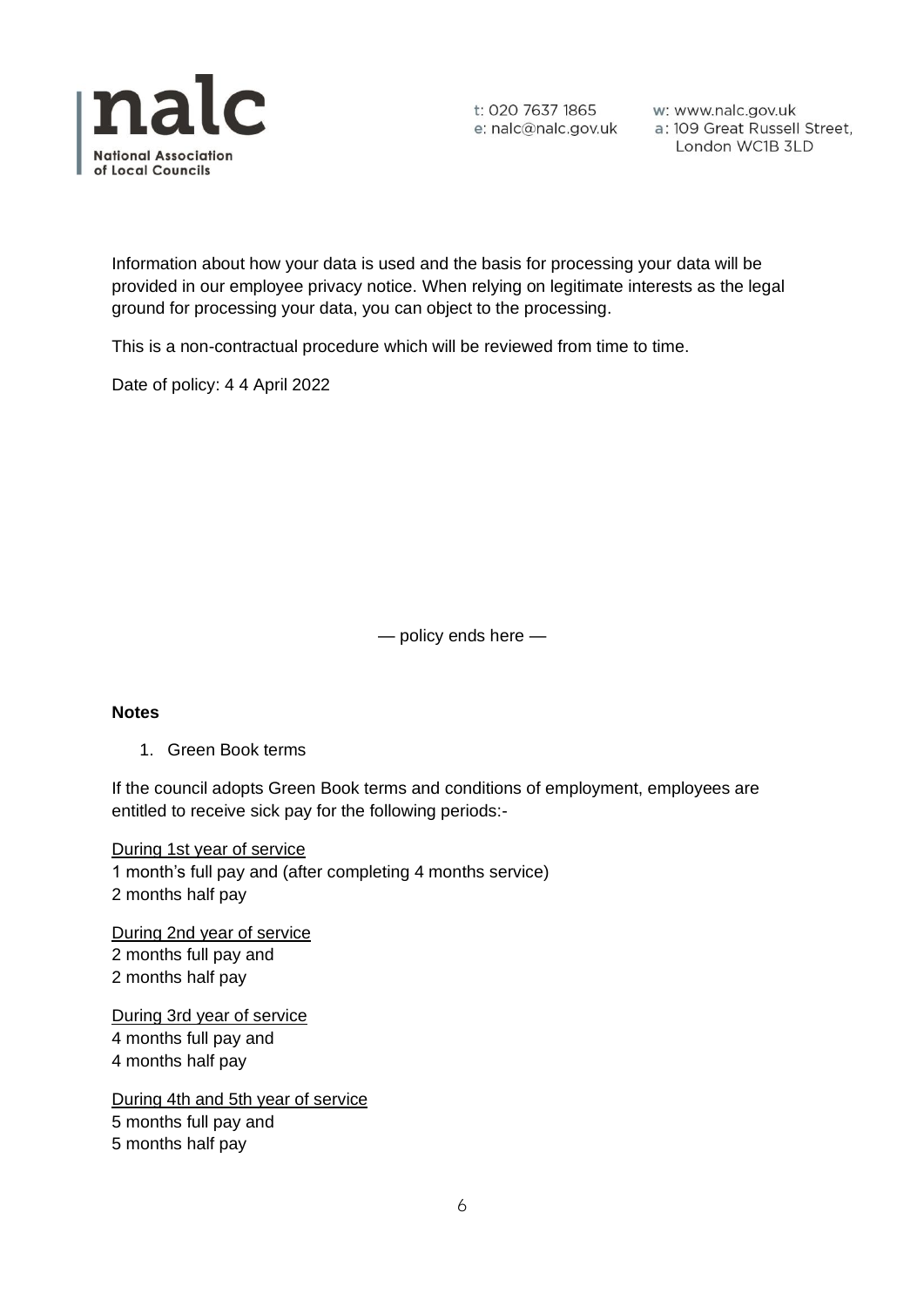

w: www.nalc.gov.uk a: 109 Great Russell Street, London WC1B 3LD

After 5 years' service 6 months full pay and 6 months half pay

The period during which sick pay shall be paid, and the rate of sick pay, in respect of any period of absence shall be calculated by deducting from the employee's entitlement on the first day the aggregate of periods of paid absence during the twelve months immediately preceding the first day of absence.

Periods of full pay will include SSP. In periods of half pay, employees receive half pay in addition to SSP provided the total does not exceed normal pay.

If an employee abuses the sickness scheme or is absent on account of sickness due or attributable to deliberate conduct prejudicial to recovery or the employee's own misconduct or neglect or active participation in professional sport or injury while working in the employee's own time on their own account for private gain or for another employer sick pay may be suspended.

2. Council's Sick Pay

The legal requirement is to pay Statutory Sick Pay (subject to eligibility) and anything additional is for the council to decide. Any additional sick pay is known as 'occupational sick pay' (OSP). The council will need to commit to paying any OSP it decides to offer and take into account the cost of National Insurance and the cost of any temporary staff required to cover the absence.

It would be unusual to bring an employment contract to an end before the occupational sick pay expires.

If a member of staff already has a paid sick leave entitlement, you cannot unilaterally change their entitlement. Councils can change the policy for all new staff joining after a defined date provided this is consistently applied.

3. Return-to-work meetings

Return to work meetings should ideally take place following every absence, with notes taken, agreed and stored on file. They are especially important if the absence has been caused by, or related to incidents at work. Having a written record of a return to work meeting may help the council defend later claims or allegations.

Sometimes it is not practical to have return to work interviews after every absence so councils may decide to do so only after 2 absences in a 2-month period, or where the absence is work-related.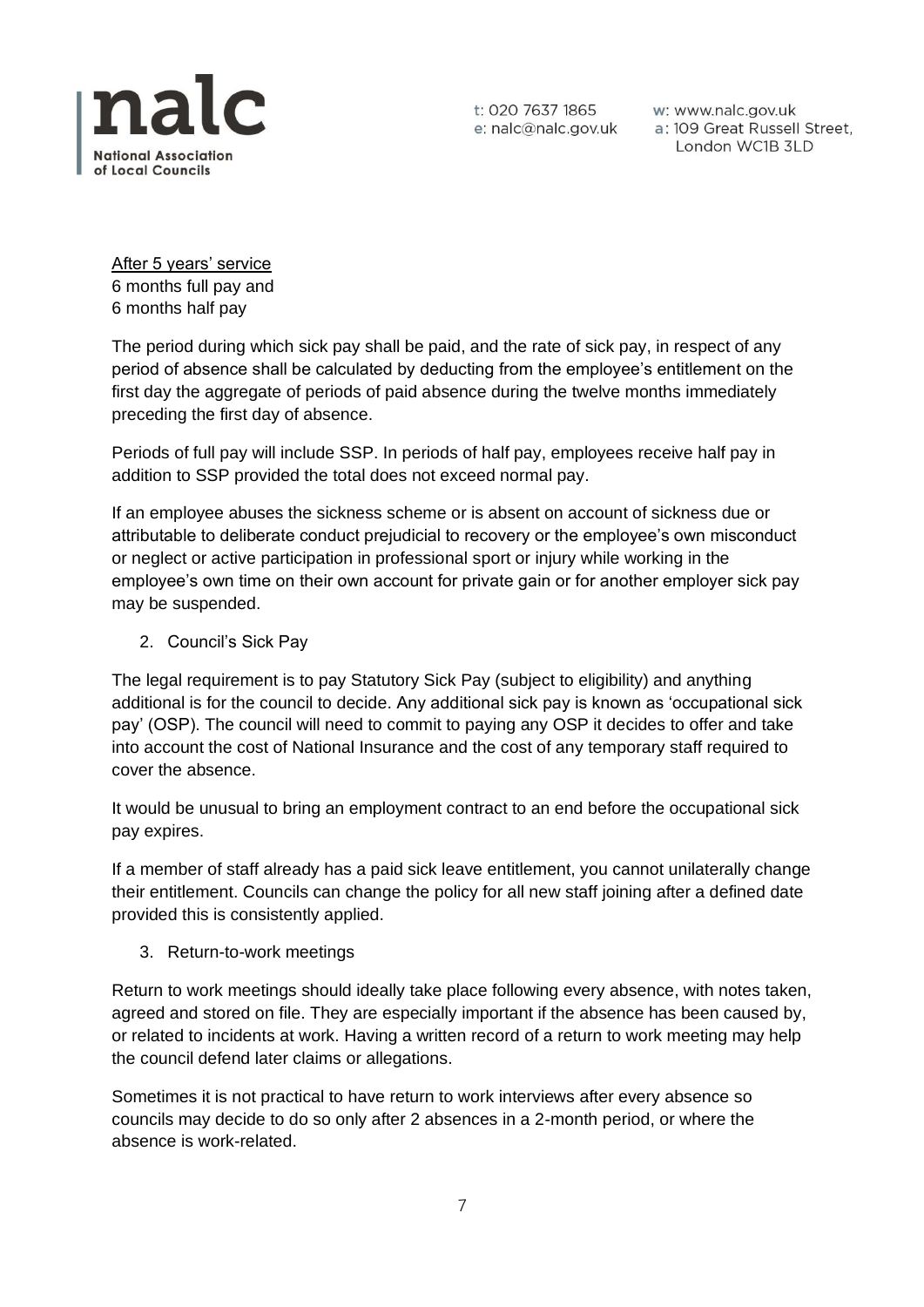

w: www.nalc.gov.uk a: 109 Great Russell Street, London WC1B 3LD

# 4. Medical appointments

There is no legal requirement to pay time off for medical appointments, except antenatal appointments. Please see the Maternity and Parental leave policies for details.

A council may decide that staff should make up the time (if possible) or take it without pay. If a council decides to offer payment for medical appointments, it is sensible to put some limit on this.

5. Medical advice

Health information is considered to be personal sensitive information under Data Protection legislation and particular care must be taken when processing medical information. The Information Commissioner website (https://ico.org.uk) contains guidance.

An Occupational Health report can comment on an individual's health in relation to the employee's role. It will be important to provide the OH physician or nurse a referral form with full details of the employee's job, the concerns you have about their health in relation to their work and be specific about the questions you need answering. Any report should then be discussed with the employee before the council decides on any follow up actions. If the report makes recommendations, these must be carefully considered and discussed with the employee.

6. Health and wellbeing

All employers have duty to provide a safe place of work which includes the physical environment as well as mental health. There are a range of initiatives that can promote health and wellbeing (see Fit for Work: https://fitforwork.org). Also, the Health and Safety Executive has useful information on their website including a stress risk assessment (www.hse.gov.uk/stress/risk-assessment.htm).

## **Guidance**

Where there is text in [square brackets] this part may be updated or be deleted if not relevant. An alternative option may have been provided.

## **Important notice**

This is an example of an employment policy designed for a small council adhering to statutory minimum requirements and does not constitute legal advice. As with all policies it should be consistent with your terms and conditions of employment.

This document was commissioned by the National Association of Local Councils (NALC) in 2019 for the purpose of its member councils and county associations. Every effort has been made to ensure that the contents of this document are correct at time of publication. NALC